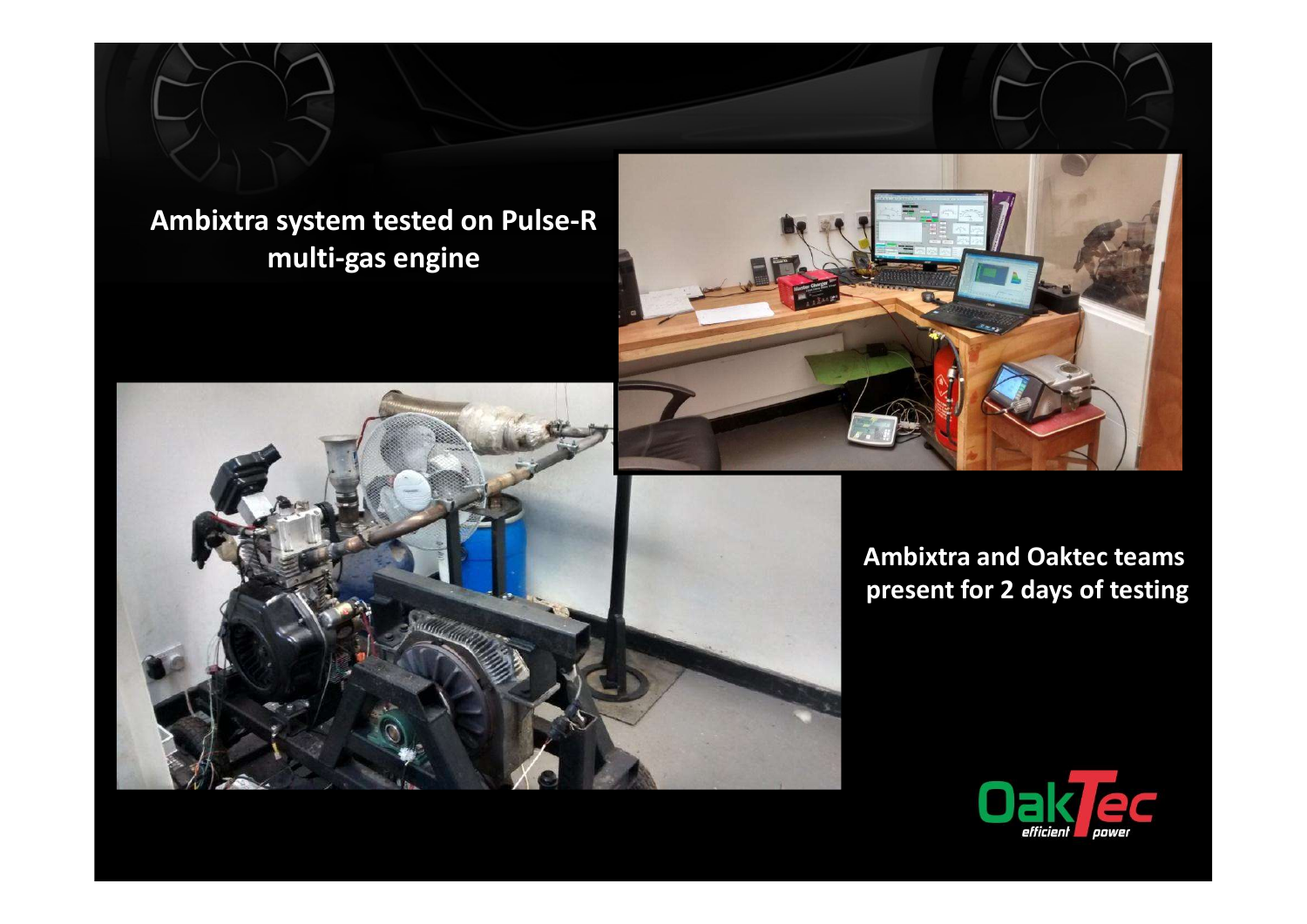# What is the Pulse-R multi-gas engine

- •A novel patent protected 4 stroke piston engine
- •Low cost engine optimised for gaseous fuels •High fuel efficiency
- •High power density
- •High torque at low RPM
- •Low emissions
- •Ideally suited to fixed speed applications
- •Robust and durable for sustained high load running



Pulse-R advantages are based partly on an excellent twin-spark combustion system with optimised chamber shape and mixture preparation. Could Ambixtra deliver further benefit?

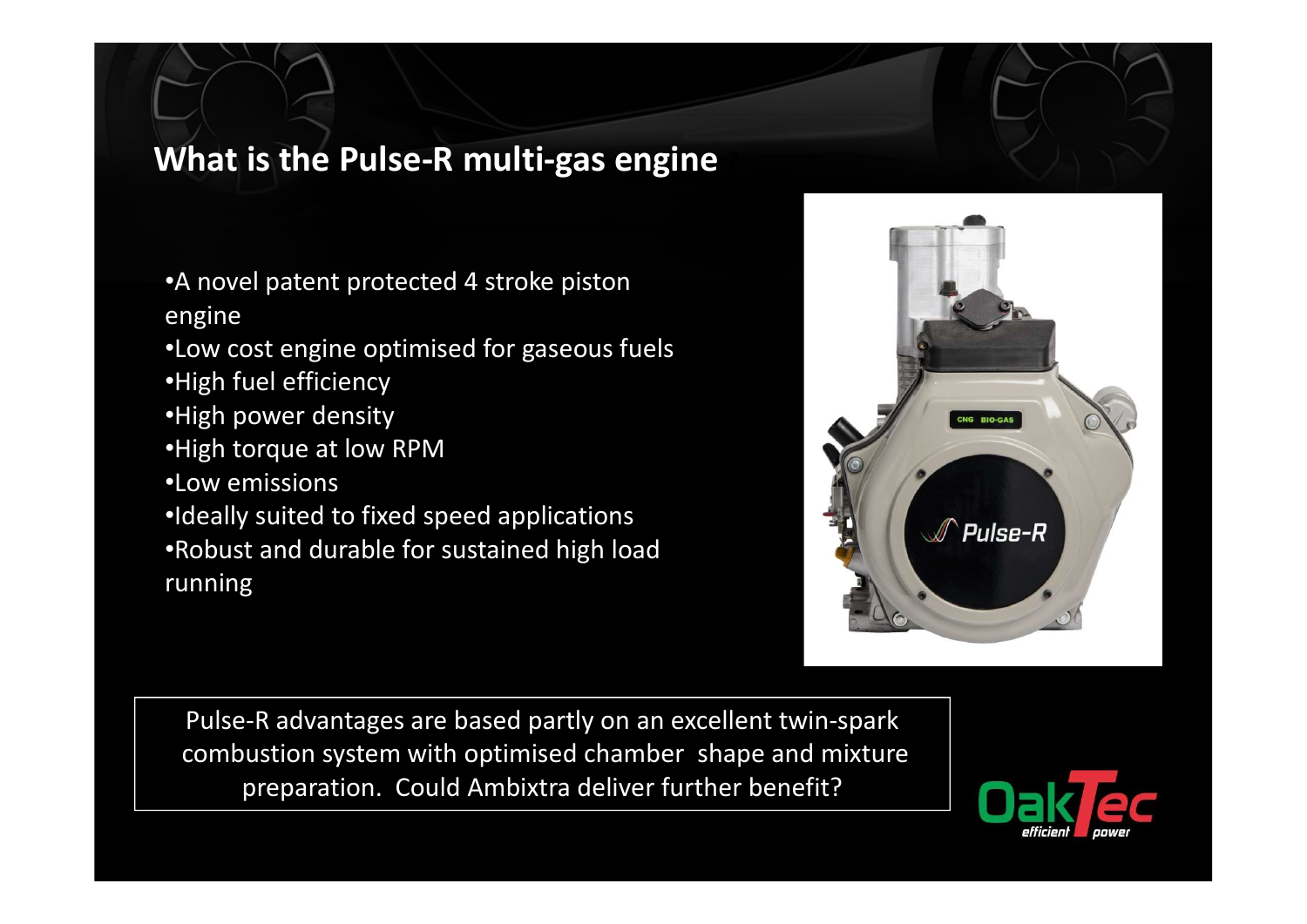### Oaktec /Ambixtra ignition tests 22/23 February 2016

**Caktec /Ambixtra ignition tests 22/23 February 2016**<br>•Tests were conducted at both high power points and lower power<br>•The Ambixtra supplied spark plug was compared with the standard<br>NGK Pulse-R plug.

Oaktec /Ambixtra ignition tests 22/23 Februar<br>•Tests were conducted at both high power points and<br>ultra lean air/fuel mixtures.<br>•The Ambixtra supplied spark plug was compared with<br>NGK Pulse-R plug.<br>•Lean misfire limits and Oaktec /Ambixtra ignition tests 22/23 February 2016<br>•Tests were conducted at both high power points and lower power<br>ultra lean air/fuel mixtures.<br>•The Ambixtra supplied spark plug was compared with the standard<br>NGK Pulse-R Oaktec /Ambixtra ignition tests 22/23 Feb<br>
Tests were conducted at both high power points<br>
ultra lean air/fuel mixtures.<br>
The Ambixtra supplied spark plug was compared<br>
NGK Pulse-R plug.<br>
Lean misfire limits and knock limi **COAKtec /Ambixtra ignition tests 22/23 February 2016**<br>•Tests were conducted at both high power points and lower power<br>ultra lean air/fuel mixtures.<br>•The Ambixtra supplied spark plug was compared with the standard<br>NGK Puls **COAKEC /Ambixtra ignition tests 22/23 February 2016**<br>•Tests were conducted at both high power points and lower power<br>•The Ambixtra supplied spark plug was compared with the standard<br>NGK Pulse-R plug.<br>•Lean misfire limits **COAKEC /Ambixtra ignition tests 22/23 February 2016**<br>•Tests were conducted at both high power points and lower power<br>ultra lean air/fuel mixtures.<br>•The Ambixtra supplied spark plug was compared with the standard<br>NGK Pulse

**Caktec /Ambixtra ignition tests 22/2**<br>
•Tests were conducted at both high power<br>
ultra lean air/fuel mixtures.<br>
•The Ambixtra supplied spark plug was com<br>
NGK Pulse-R plug.<br>
•Lean misfire limits and knock limits were eval •Tests were conducted at both high power points and lower power<br>
•Iltra lean air/fuel mixtures.<br>
•The Ambixtra supplied spark plug was compared with the standard<br>
NGK Pulse-R plug.<br>
•Lean misfire limits and knock limits we Fests were conducted at both high power points and lower power<br>ultra lean air/fuel mixtures.<br>Fhe Ambixtra supplied spark plug was compared with the standard<br>NGK Pulse-R plug.<br>-Lean misfire limits and knock limits were eval The state were conducted at both high power pultra lean air/fuel mixtures.<br>
The Ambixtra supplied spark plug was comp<br>
NGK Pulse-R plug.<br>
"Lean misfire limits and knock limits were evalua<br>
"Initial tests used LPG sequentia